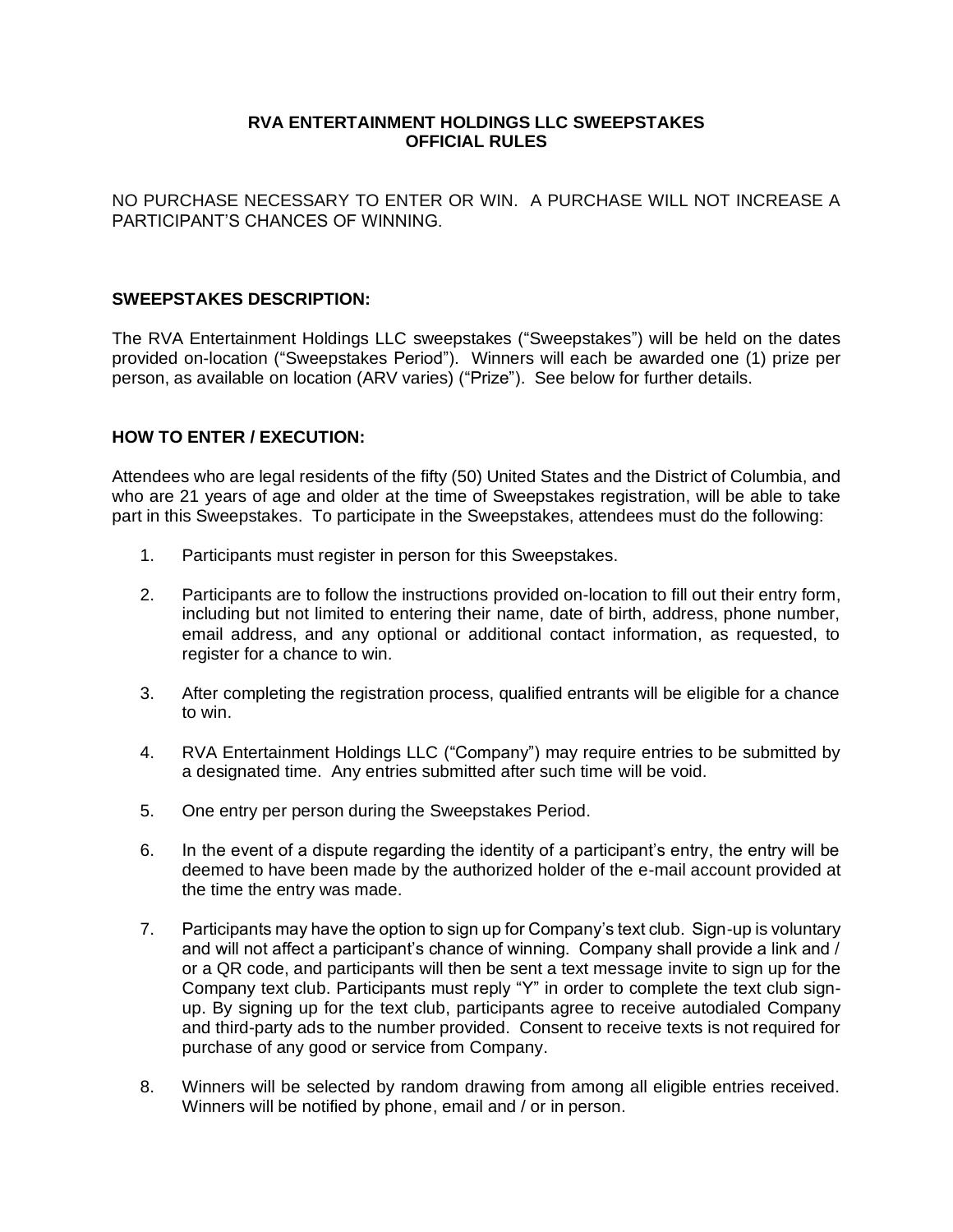- 9. Winners may be required to be physically present at the time the drawing is held in order to claim the Prize. Should a winner not be present, a new winner shall be drawn to receive the Prize and it will not be awarded to the originally selected winner.
- 10. Winners must provide valid identification (e.g. via valid state-issued driver's license, passport or other government-issued I.D. containing the person's name, date of birth, and photograph) to claim the prize. Identification documents must match information previously provided to the Company.
- 11. Prizes will be awarded only upon winner verification and final approval by the Company.
- 12. Entrants agree to be bound by the terms of these Official Rules and by the decisions of Company management which will be final and binding in all matters pertaining to this Sweepstakes.

# **ELIGIBILITY RESTRICTIONS:**

- 1. The Sweepstakes is open to attendees who are legal residents of the fifty (50) United States and the District of Columbia and who are 21 years of age and older as of the commencement date of the Sweepstakes.
- 2. Employees of Company, its parent, subsidiaries, affiliates, general sponsors, advertisers, competitors, promotional partners, and members of the immediate families or those living in the same households (whether related or not) of any of the above are NOT eligible to participate or win in this Sweepstakes. For purposes of this Sweepstakes, immediate family members mean spouses, parents, grandparents, children, and siblings and their respective spouses.
- 3. Unless otherwise specified, participants may only win one (1) qualifying prize and / or one (1) grand prize during this Sweepstakes.
- 4. Persons who have won a prize in another sweepstakes or promotion of any kind from the Company within the thirty (30) day period immediately preceding the start date of this Sweepstakes are not eligible to participate. Only one person per family or household (whether related or not) may win in any promotion from the Company during any thirty (30) day period.

#### **PRIZES:**

Company shall provide Prize details on-location (ARV varies)

- 1. Transportation to and from the event venue, meals, beverages, souvenirs, and incidentals are the responsibility of the winner and his or her guest.
- 2. Movie passes, and/or special screening and premiere movie passes are valid for space available only. Seating is provided on a first-come-first-served basis.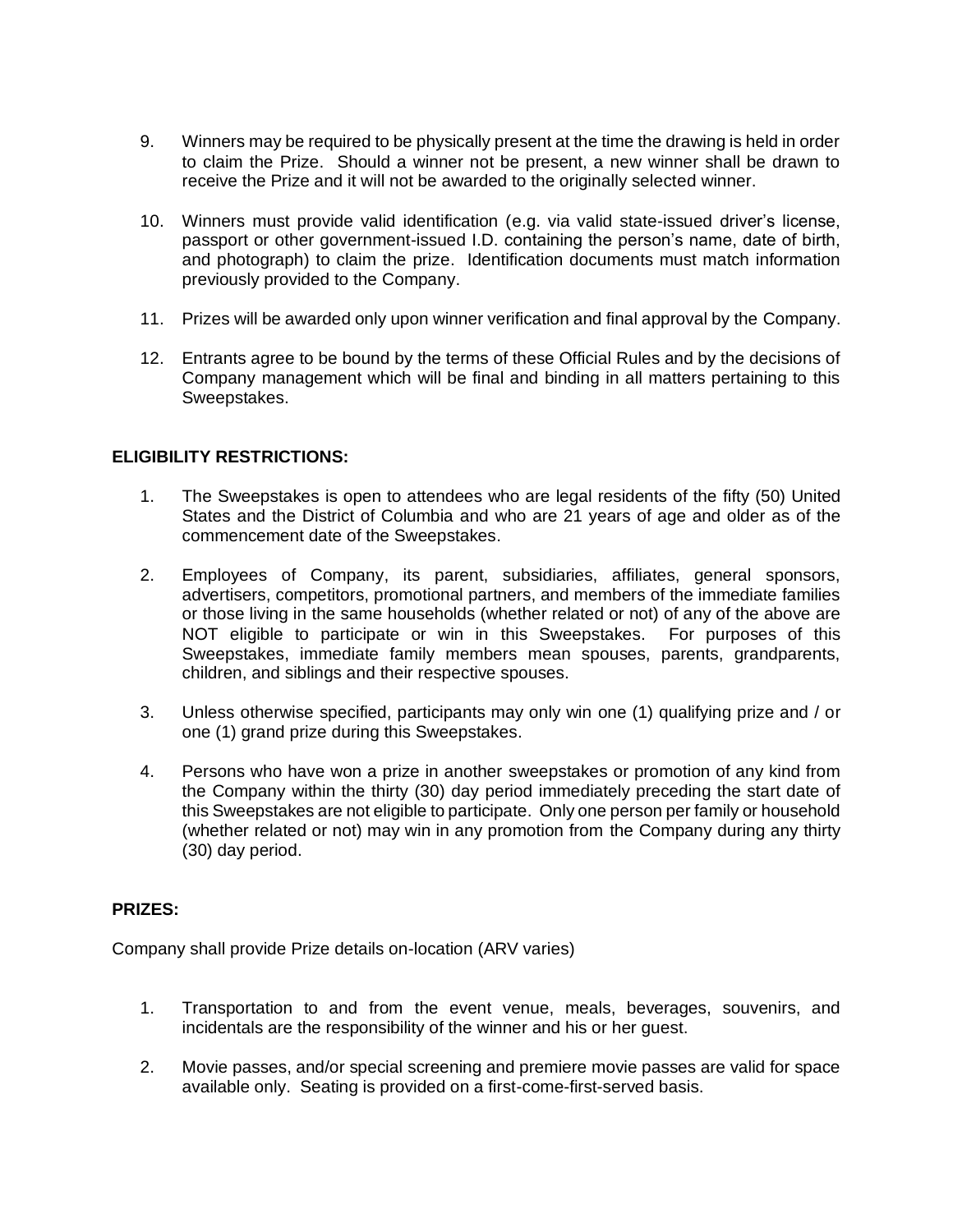- 3. Gift cards are subject to terms and conditions as specified by issuer.
- 4. All cash prizes won will be awarded in the form of a check or gift cards. Winners will be notified when their prize check has been mailed or is available for curbside pickup at the offices of Company and / or one of its affiliates.
- 5. To the extent that prize elements are provided by third-party providers, winner agrees to look solely to applicable prize providers with respect to any claims, losses, or disputes in connection therewith.
- 6. Dates and times of concerts, events, trips, and activities promoted by event sponsors are subject to change and those changes are deemed to be beyond the control of the Company. Changes of venue, cancellation of engagements by performing artists, and/or their management may be permanent in nature. The Company is not responsible for replacing tickets in the event of show cancellations as a result of weather, promoter or performer. The Company is not obligated to make any effort to find an alternative prize under these circumstances.
- 7. All prizes shall either be mailed / shipped, provided in an electronic format (ex. e-gift card), available for curbside pickup at Company's office(s), or available at a specified Venue. Company will coordinate with winners for claiming their prize.
- 8. The prize may only be claimed by the actual winner. Friends and family members are not eligible to claim the prize on behalf of the winner.
- 9. No substitution of prize is offered, no transfer of prize to a third party is permitted and non-cash prizes may not be redeemed for cash value, except as determined by Company management and/or any sponsor in its sole discretion. The Company reserves the right to substitute an item of equal or greater value in the event an advertised prize element is unavailable.
- 10. All Sweepstakes winners must sign and date official Company release and waiver forms as requested. Failure to do so will result in winner forfeiting the prize.
- 11. The Company, and its affiliates and promotional partners shall not be liable for any claims made by ineligible entrants.
- 12. If for any reason a Sweepstakes winner decides not to accept the prize awarded, the winner may be required to sign a release form acknowledging forfeiture of the prize. It will be at the discretion of the Sweepstakes administrator and / or Sweepstakes sponsor if another entrant is to be selected as the winner if time permits.
- 13. In the event any winner is found to be in violation of these Official Rules or is otherwise determined by the Company, in its sole discretion to be ineligible, he/she may be required to forfeit the prize or to reimburse the Company and / or any sponsor for the stated value of the prize if such a violation is found after the prize has been used by the winner.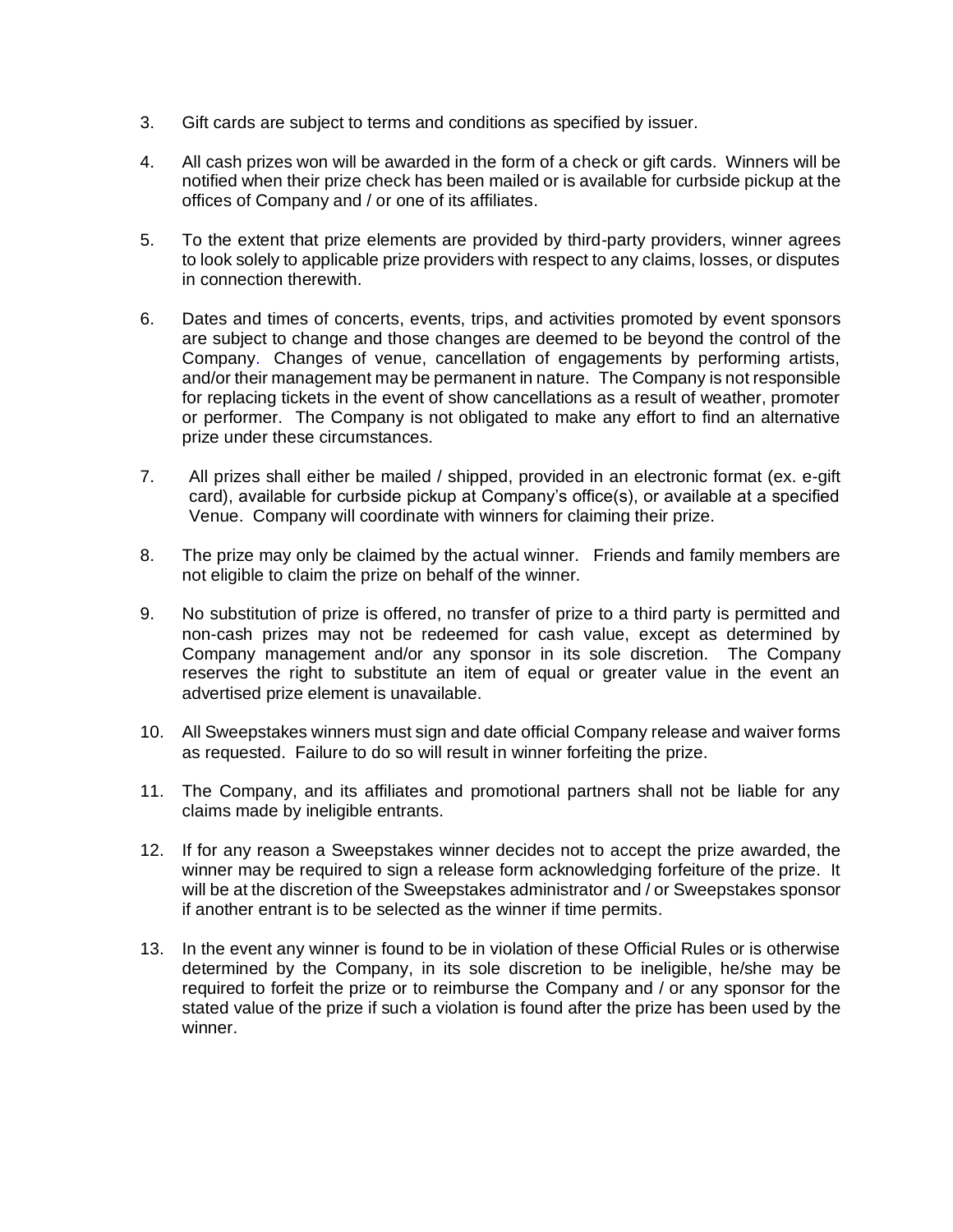# **GENERAL CONDITIONS:**

- 1. Winners are responsible for payment of all applicable taxes associated with the receipt of the prize.
- 2. Any person winning over \$600.00 in prizes will receive an IRS form 1099 at the end of the calendar year for tax purposes and a copy of such form will be filed with the IRS as required by law.
- 3. No purchase necessary. Sweepstakes is void where prohibited. Sweepstakes is subject to all applicable federal, state and local laws and regulations.
- 4. Odds of winning depend upon the number of eligible entrants participating during the Sweepstakes Period.
- 5. By participating in the Sweepstakes, the winner or winners agree to have their name, voice, or likeness used in any advertising or broadcasting material relating to this Sweepstakes, in any media now known or hereafter devised for advertising or promotional purposes without additional compensation, and must sign a publicity release prior to acceptance of the prize. By entering this Sweepstakes, each participant agrees to comply with the Official Rules and the decisions of Company management which shall be final and binding in all aspects relating to the Sweepstakes.
- 6. All Sweepstakes winners will be required to sign a liability release prior to acceptance of any prize. Pursuant to the liability release, the winner or winners will agree to hold the Company , the Company, any other Sweepstakes parties and each of their respective affiliates, subsidiaries, agencies, officers, shareholders, directors, employees, agents and representatives of each of the foregoing, harmless against any and all claims or liability, directly or indirectly related to or arising from or in connection with Sweepstakes participation or the acceptance, possession or use / misuse of awarded prize or any portion thereof, or participation in prize-related activities, including but not limited to any related travel.
- 7. The Company retains the right to disqualify any entrant if all Sweepstakes rules are not followed. Sweepstakes void if prohibited by law.
- 8. So long as no participant is materially adversely affected, the Company reserves the right to make changes in these Sweepstakes rules, which will become effective upon being announced on the air and / or posted online.
- 9. The Company, participating sponsors and their respective parent companies, subsidiaries, affiliates or their representatives, agents and employees are not responsible for the inability of any entrant to complete or continue a telephone call, internet registration or text entry due to equipment malfunction, busy lines, inadvertent disconnections, unavailable network, server, Internet Service Provider (ISP) or other connections, communication failures or human error that may occur in the transmission, receipt or processing of entries, including any injury or damage to any computer arising from or relating to participation in this Sweepstakes. Any use of robotic, macro, automatic, programmed or like entry methods will void all such entries, and may subject that entrant to disqualification.